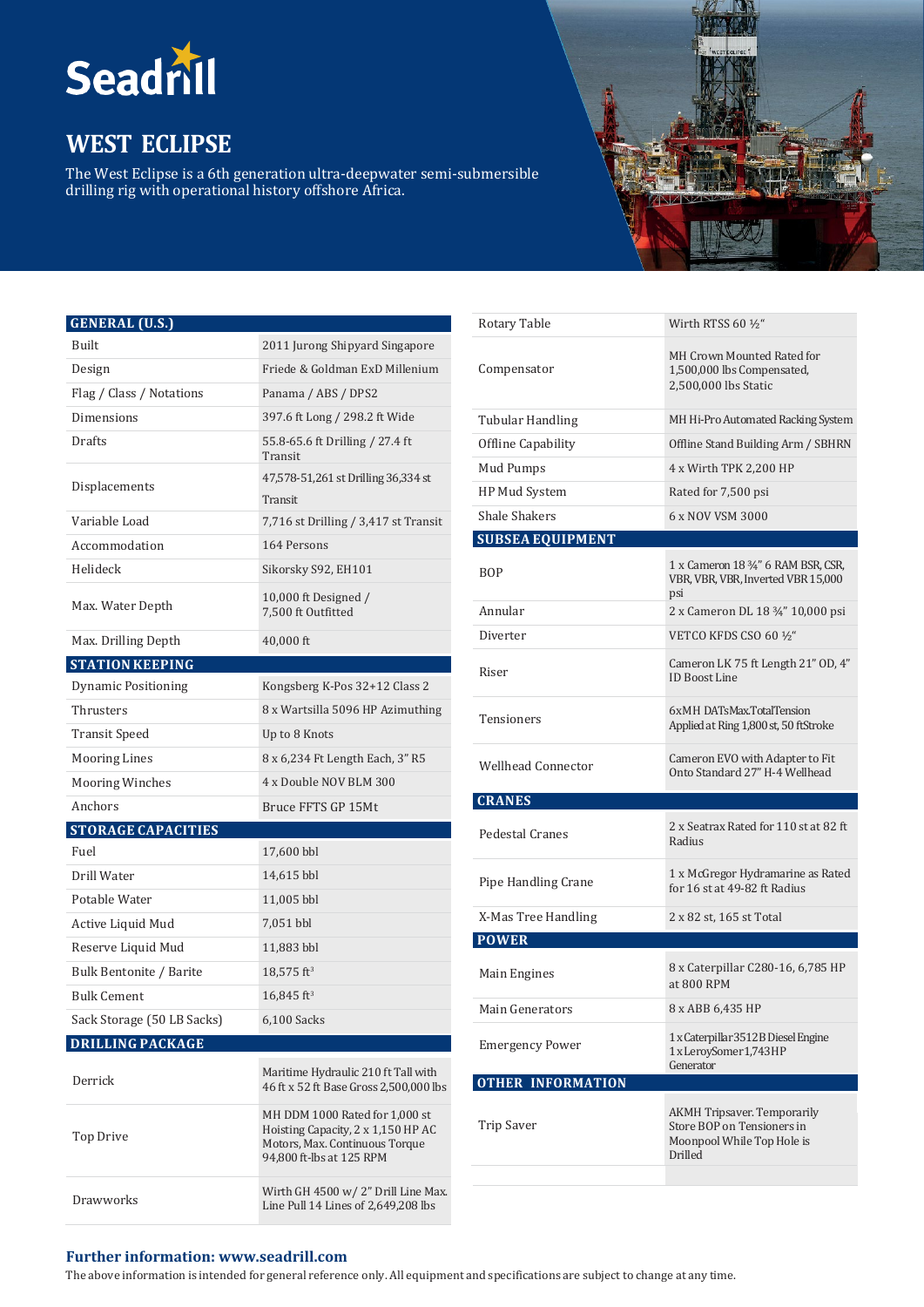

# **WEST ECLIPSE**

The West Eclipse is a 6th generation ultra-deepwater semi-submersible drilling rig with operational history offshore Africa.



## **GENERAL (METRIC)**

| Built                      | 2011 Jurong Shipyard Singapore                                                                                              |
|----------------------------|-----------------------------------------------------------------------------------------------------------------------------|
| Design                     | Friede & Goldman ExD Millenium                                                                                              |
| Flag / Class / Notations   | Panama / ABS / DPS2                                                                                                         |
| Dimensions                 | 121.2 m Long / 90.9 m Wide                                                                                                  |
| Drafts                     | 17-20 m Drilling / 8.35 m Transit                                                                                           |
| Displacements              | 43,162-46,503 mt Drilling /<br>32,962 mt Transit                                                                            |
| Variable Load              | 7,000 mt Drilling / 3,100 mt<br>Transit                                                                                     |
| Accommodation              | 164 Persons                                                                                                                 |
| Helideck                   | Sikorsky S92, EH101                                                                                                         |
| Max. Water Depth           | 3,048 m Designed / 2,286 m Outfitted                                                                                        |
| Max. Drilling Depth        | 12,195 m                                                                                                                    |
| <b>STATION KEEPING</b>     |                                                                                                                             |
| <b>Dynamic Positioning</b> | Kongsberg K-Pos 32+12 Class 2                                                                                               |
| Thrusters                  | 8 x Wartsilla 3,800 kW Azimuthing                                                                                           |
| <b>Transit Speed</b>       | Up to $4 \text{ m/s}$                                                                                                       |
| <b>Mooring Lines</b>       | 8 x 1,900 m Length Each, 76mm R5                                                                                            |
| <b>Mooring Winches</b>     | 4 x Double NOV BLM 300                                                                                                      |
| Anchors                    | Bruce FFTS GP 15 mT                                                                                                         |
| <b>STORAGE CAPACITIES</b>  |                                                                                                                             |
| Fuel                       | 2,800 m3                                                                                                                    |
| Drill Water                | $2,324 \text{ m}^3$                                                                                                         |
| Potable Water              | $1,696 \text{ m}^3$                                                                                                         |
|                            |                                                                                                                             |
| Active Liquid Mud          | $1,121 \text{ m}^3$                                                                                                         |
| Reserve Liquid Mud         | $1,889 \text{ m}^3$                                                                                                         |
| Bulk Bentonite / Barite    | $526 \; \mathrm{m}^3$                                                                                                       |
| <b>Bulk Cement</b>         | $477 \text{ m}^3$                                                                                                           |
| Sack Storage (50 LB Sacks) | $6,100$ Sacks                                                                                                               |
| <b>DRILLING PACKAGE</b>    |                                                                                                                             |
| Derrick                    | Maritime Hydraulic 64 m Tall with<br>14 m x 16 m Base Gross 1,133,980<br>Kg                                                 |
| <b>Top Drive</b>           | MH DDM 1000 Rated for 907 mt<br>Hoisting Capacity, 2 x 858 kW AC<br>Motors, Max .Continuous Torque<br>128,532 nm at 125 RPM |

| Rotary Table              | Wirth RTSS 153.7 cm                                                                                              |
|---------------------------|------------------------------------------------------------------------------------------------------------------|
| Compensator               | MH Crown Mounted Rated for 680 mt<br>Compensated, 1,134 mt Static                                                |
| <b>Tubular Handling</b>   | MH Hi-Pro Automated Racking System                                                                               |
| Offline Capability        | Offline Stand Building Arm / SBHRN                                                                               |
| Mud Pumps                 | 4 x Wirth TPK 1,640 kW                                                                                           |
| HP Mud System             | Rated for 517 Bar                                                                                                |
| <b>Shale Shakers</b>      | 6 x Nov VSM 3000                                                                                                 |
| <b>SUBSEA EQUIPMENT</b>   |                                                                                                                  |
| BOP                       | 1 x Cameron 6 RAM BSR, CSR, VBR,<br>VBR, VBR, Inverted VBR, 1,034 Bar                                            |
| Annular                   | 2 x Cameron DL 47.625 cm 689 Bar                                                                                 |
| Diverter                  | VETCO KFDS CSO 1.5367 m                                                                                          |
| Riser                     | Cameron LK 22.86 m Length 0.5334<br>m OD 10.16 ID Boost Line                                                     |
| Tensioners                | 6 x MH DATs Max. Total Tension<br>Applied at Ring 1,633 mt, 15.24 m<br>Stroke                                    |
|                           |                                                                                                                  |
| <b>Wellhead Connector</b> | Cameron EVO w/Adapter to Fit onto<br>Standard 68.58 cm H-4 Wellhead                                              |
| <b>CRANES</b>             |                                                                                                                  |
| <b>Pedestal Cranes</b>    | 2 x Seatrax Rated for 100 mt at 25<br>m Radius                                                                   |
| Pipe Handling Crane       | 1 x Mcgregor Hydramarine as Rated<br>for 15 mt at 15-25 m Radius                                                 |
| X-Mas Tree Handling       | 2 x 75 mt, 150 mt Total                                                                                          |
| <b>POWER</b>              |                                                                                                                  |
| Main Engines              | 8 x Caterpillar C280-16 /<br>5,060 BKw at 800 RPM                                                                |
| Main Generators           | 8 x ABB 11 KV, 6000KVA, 4800<br>EKw                                                                              |
| <b>Emergency Power</b>    | 1xCaterpillar 3512 B Diesel Engine<br>1x Leroy Somer 1,300 kW<br>Generator                                       |
| <b>OTHER INFORMATION</b>  |                                                                                                                  |
| Trip Saver                | <b>AKMH Tripsaver. Temporarily</b><br>Store BOP on Tensioners in<br>Moonpool While Top Hole is<br><b>Drilled</b> |

#### **Further information: [www.seadrill.com](http://www.seadrill.com/)**